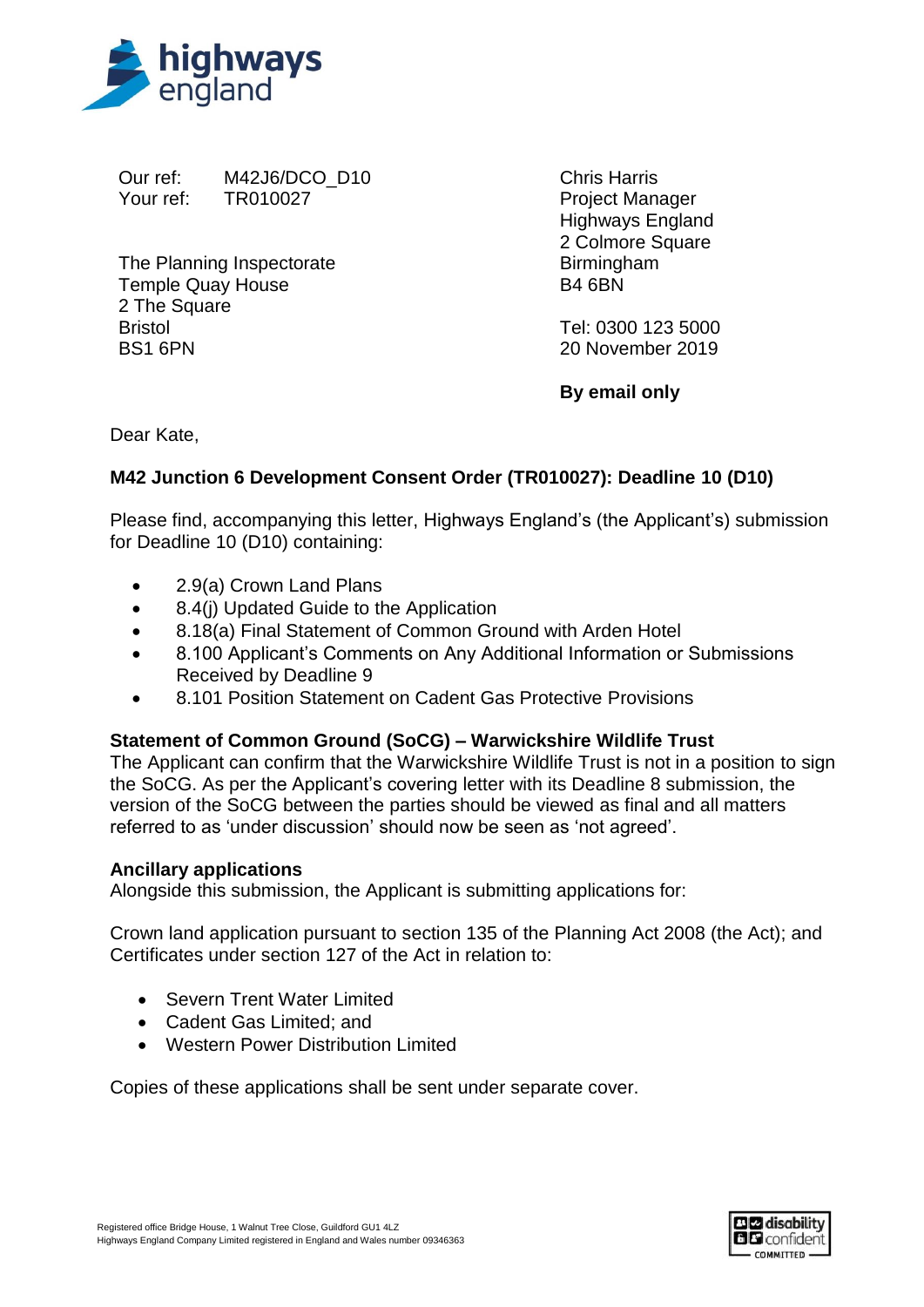The Applicant does not propose to submit a section 127 in respect of **High Speed Two (HS2) Limited** (HS2 Ltd). The Applicant believes that HS2 Ltd is, for the purpose of the Act, a statutory undertaker with the right to acquire an interest in land but it has not yet done so (to date land has been occupied on a temporary basis only). As such, the land in question is not yet statutory undertaker's land and so a section 127 application is not appropriate at this time.

During the examination HS2 Ltd provided the Applicant with details of land it expects to acquire or take temporary possession. These plots are listed in Part 4 of the Book of Reference as they potentially will become Crown land when such powers are exercised. HS2 Ltd was not able to confirm when it would exercise its powers of acquisition and It is not expected that HS2 Ltd will be able to confirm this position until after the Secretary of State has decided on the Order.

Further, the Applicant has agreed with HS2 Ltd protective provisions for the benefit of HS2 Ltd which are included on the face of the Order and the parties are close to also agreeing terms of an asset protection agreement. As such, provision is in place to protect HS2 Ltd when it acquires an interest in the land and commences its own works.

The Applicant also does not propose to submit a section 127 application in respect of **National Grid Electricity Transmission** as it understands that National Grid is in the process of withdrawing its representation.

## **Drafting of the dDCO**

The Applicant wishes to draw the ExA's attention to two typographical errors in the dDCO submitted at Deadline 9, which it hopes would be picked up in final checking in any event:

• Sub-sub-paragraph 11(1)(c) of Schedule 12 (Protective provisions) should form part of sub-sub-paragraph 11(1)(b), so that it reads:

> "(b) make reasonable compensation to that utility undertaker for any other expenses, loss, damages, penalty or costs incurred by the undertaker, by reason or in consequence of any such damage or interruption."

• The reference in paragraph 55 of that Schedule to "paragraph 56" should be a reference to "paragraph 51".

Yours sincerely

Chris Harris